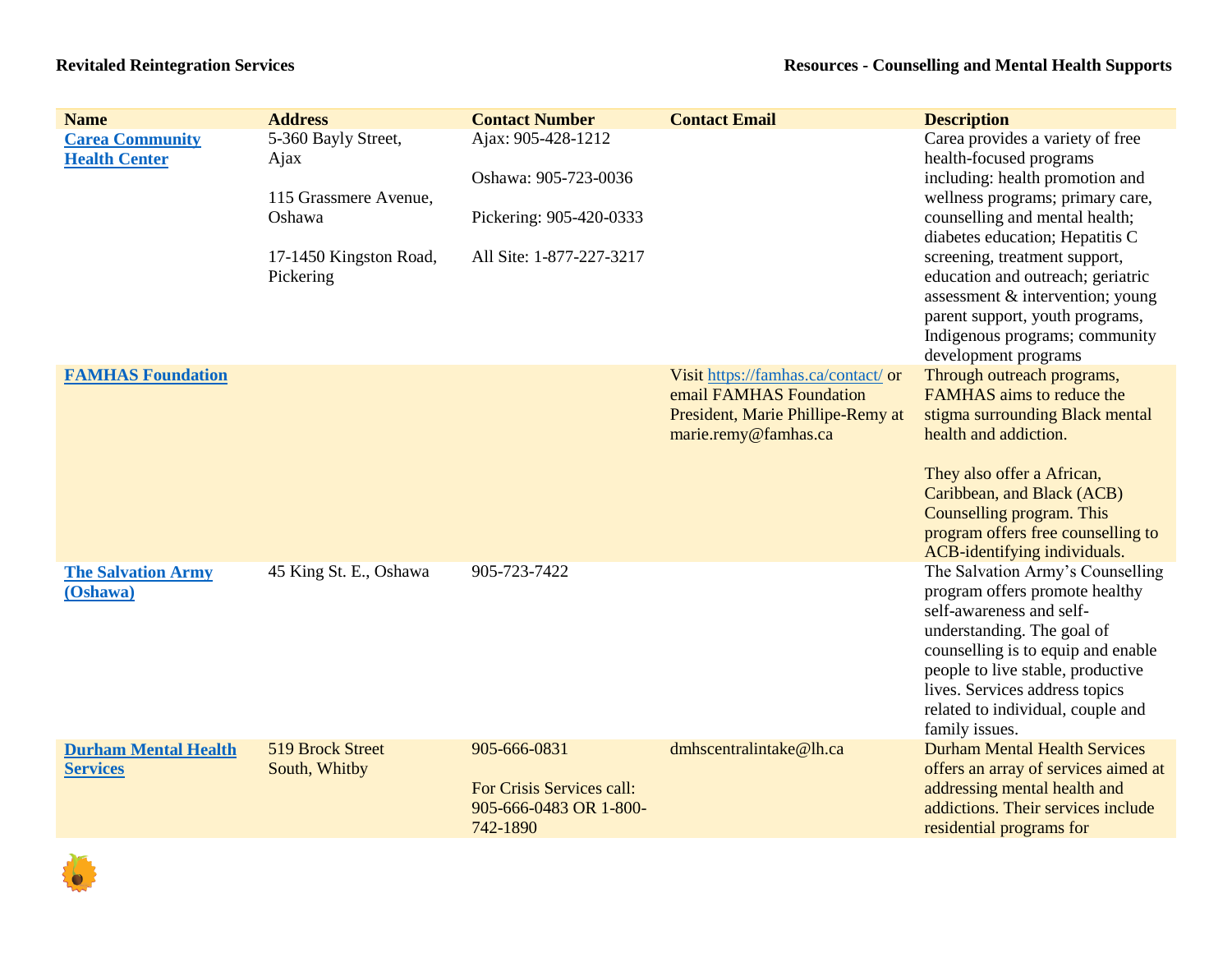|                                                                |                                                                                                              |                                                                                                                                                         |                                                                                   | addictions, seniors support<br>program, justice support initiatives,<br>and family support.<br>They also offer free counselling<br>services.                                                                            |
|----------------------------------------------------------------|--------------------------------------------------------------------------------------------------------------|---------------------------------------------------------------------------------------------------------------------------------------------------------|-----------------------------------------------------------------------------------|-------------------------------------------------------------------------------------------------------------------------------------------------------------------------------------------------------------------------|
| <b>Centre for Addiction and</b><br><b>Mental Health (CAMH)</b> | Multiple sites, Toronto<br>1451 Queen Street West<br>250 College Street                                      | Call Access CAMH at<br>416 535-8501, press 2                                                                                                            |                                                                                   | From assessment to brief<br>interventions, inpatient programs,<br>day hospital services, continuing<br>care, outpatient services and family<br>support, CAMH provides a wide<br>range of clinical care services.        |
| <b>Canadian Mental Health</b><br><b>Association (CMHA)</b>     | 60 Bond St W, Oshawa<br><b>Toronto Sites available</b>                                                       | $(905)$ 436-8760<br>1-844-436-8760                                                                                                                      | CMHA@cmhadurham.org                                                               | <b>CMHA</b> provides services to<br>enhance the mental, emotional, and<br>physical well-being of the Durham<br>community.                                                                                               |
| <b>Frontenac Youth</b><br><b>Services</b>                      | 1320 Airport Blvd,<br>Oshawa                                                                                 | $(905) 579 - 1551$<br>1-888-454-6275<br>York Region and South<br>Simcoe's Crisis Response<br>line can be reached by<br>calling 1-855-310-COPE<br>(2673) | Visit<br>https://frontenacyouthservices.org<br>/contact-us/ for the contact form. | Frontenac provides live-in,<br>community-based treatment for<br>youth, day treatment in therapeutic<br>classroom settings, and various<br>therapy/counselling options for<br>youth seeking mental health<br>supports.   |
| <b>Kinark Child and Family</b><br><b>Services</b>              | 500 Hood Road, Suite 200,<br>Markham                                                                         | 1-888-454-6275<br><b>Youth Autism Services:</b><br>1-800-283-3377                                                                                       | info@kinark.on.ca                                                                 | Kinark offers a variety of youth<br>mental health services through<br>three streams: Community-Based<br>Child and Youth Mental Health,<br><b>Autism and Forensic Mental</b><br>Health/Youth Justice Services.           |
| <b>Hong Fook Mental</b><br><b>Health Association</b>           | 3320 Midland Avenue,<br>Suite 201<br>Scarborough<br>1751 Sheppard Avenue<br>East, Ground Floor<br>North York | Scarborough: 416-493-<br>4242<br>North York: 416-492-<br>0644<br>Toronto: 416-595-6332                                                                  | Visit<br>https://www.hongfook.ca/associati<br>on/contact-us/ for the contact form | Hong Fook Mental Health<br>Association is a ethno-cultural<br>community mental health agency<br>with a consolidated culturally<br>competent team serving Asian and<br>other communities in the Greater<br>Toronto Area. |

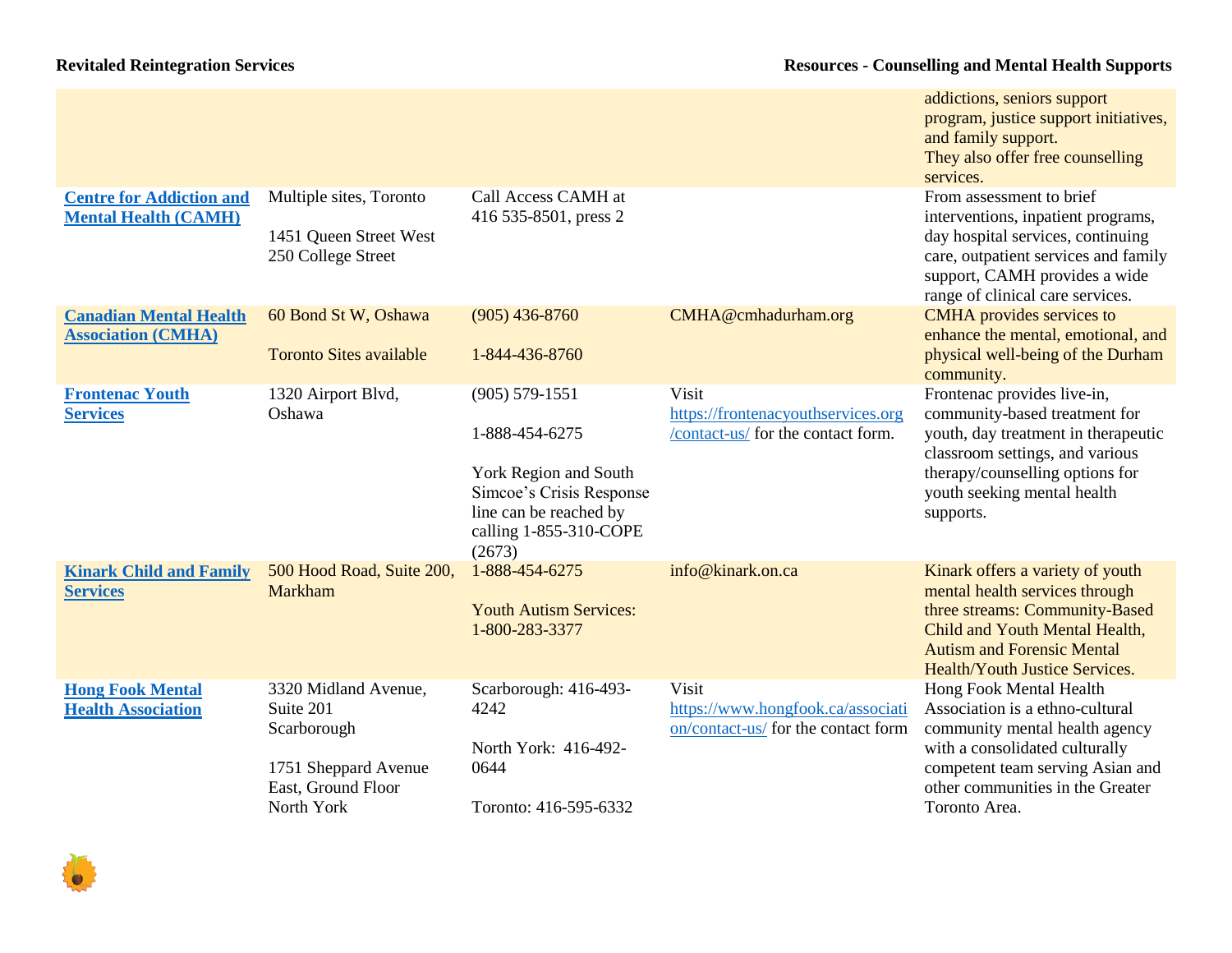|                                               | 407 Huron Street, 3rd<br>Floor, Toronto<br>2665 Bur Oak Avenue,<br>Markham      |                                                                                                       |                             | They offer clinical counselling<br>services, as well as family and<br>youth support programs.                                                                                                                                                                                                                                                                                                                                                                                                                                                                 |
|-----------------------------------------------|---------------------------------------------------------------------------------|-------------------------------------------------------------------------------------------------------|-----------------------------|---------------------------------------------------------------------------------------------------------------------------------------------------------------------------------------------------------------------------------------------------------------------------------------------------------------------------------------------------------------------------------------------------------------------------------------------------------------------------------------------------------------------------------------------------------------|
| <b>Anishnawbe Health</b><br><b>Toronto</b>    | 225 Queen St E, Toronto<br>179 Gerrard St E, Toronto<br>213 Carlton St, Toronto | Queen Street: 416-360-<br>0486<br>Gerrard Street: 416-920-<br>2605<br>Carlton Street: 416 657<br>0379 |                             | Anishnawbe Health Toronto is a<br>fully accredited health centre<br>whose model of health care is<br>based on Indigenous culture and<br>traditions. AHT is the only facility<br>in Toronto that cares for<br>Indigenous clients with both<br>western and traditional approaches<br>to health care.<br>They offer mental health supports,<br>Child, Youth and Family Care<br>support, and Traditional Healing<br>Programs and Services.                                                                                                                        |
| <b>Durham Family Court</b><br><b>Clinic</b>   | 201 - 44 Richmond Street<br>West, Oshawa                                        | 905-436-6754                                                                                          | ncrow@dfcc.org              | DFCC offers public and referral<br>based services for young people<br>and families in Durham Region.<br>These include specialized<br>assessment, counselling and<br>mental health supports for youth in<br>conflict with the law and their<br>families; intensive one-to-one<br>outreach support for youth who are<br>high risk; supportive educational<br>programming for students through<br>our two on-site classrooms; free<br>violence prevention workshops for<br>grades; and specialized<br>assessment/counselling services<br>for youth and families. |
| <b>Tropicana Community</b><br><b>Services</b> | 1385 Huntingwood Drive,<br>Scarborough                                          | $(416)$ 439-9009                                                                                      | info@tropicanacommunity.org | Tropicana offers culturally aware<br>and supportive programs to those<br>in need, including but not limited                                                                                                                                                                                                                                                                                                                                                                                                                                                   |

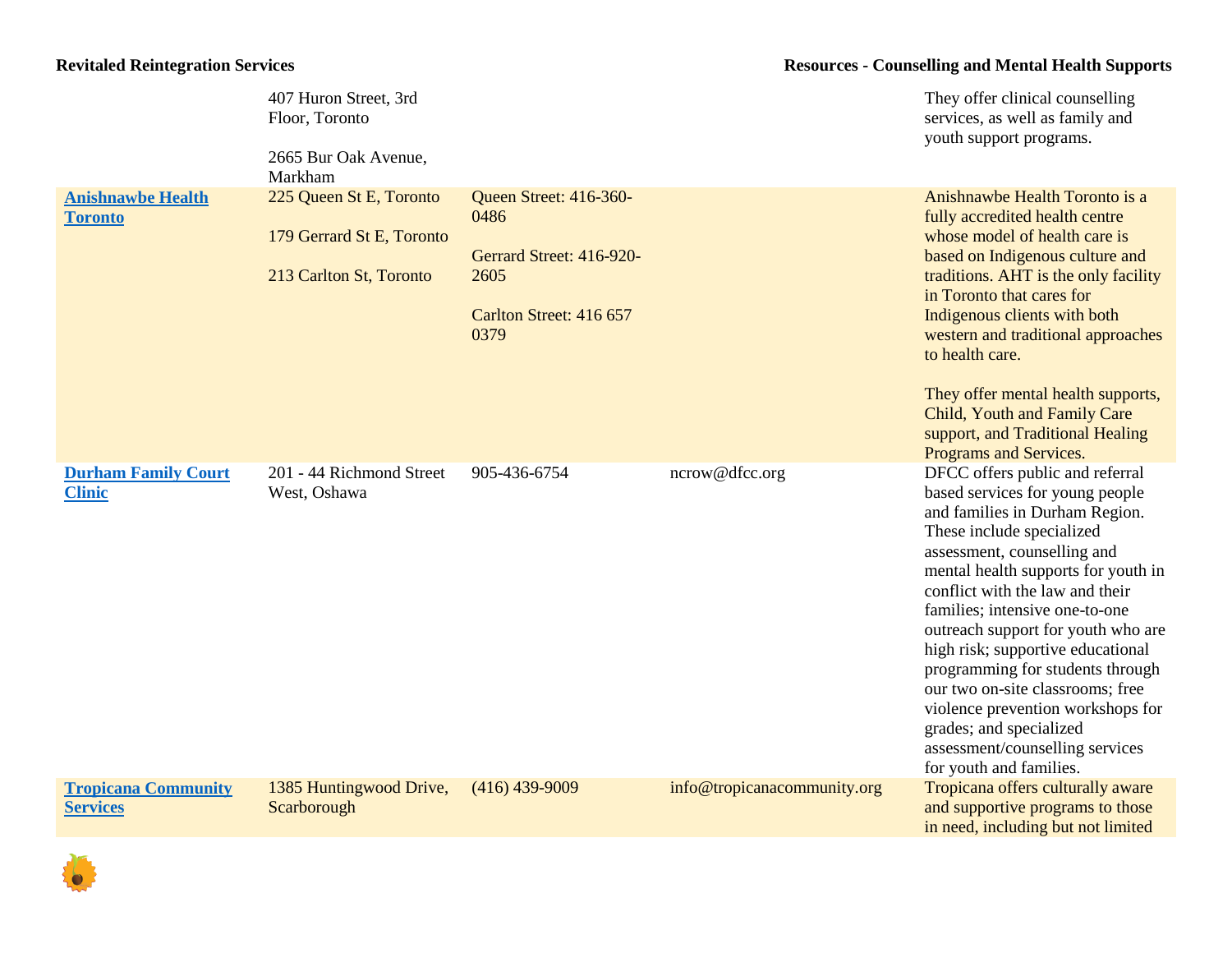|                                                  |                                                                                                                                 |                                                      |                      | to counselling, settlement services,<br>childcare, education, personal<br>development, and employment<br>services, with a predominant focus<br>on the Caribbean, Black and<br>African communities of Toronto.                                                        |
|--------------------------------------------------|---------------------------------------------------------------------------------------------------------------------------------|------------------------------------------------------|----------------------|----------------------------------------------------------------------------------------------------------------------------------------------------------------------------------------------------------------------------------------------------------------------|
| <b>ROOTS Community</b><br><b>Services</b>        | 36 Queen Street East<br>Goodison Building -<br>Lower Level<br><b>Brampton</b><br>2227 South Millway<br>Suite 202<br>Mississauga | 905-455-6789                                         | office@rootscs.org   | Tropicana offers culturally aware<br>and supportive programs for Black<br>individuals living in Peel. Their<br>services include but aren't limited<br>to counselling, skills development,<br>etc.<br>They also offer a BAC phone line<br>to provide peer support and |
|                                                  |                                                                                                                                 |                                                      |                      | systems navigation to Black,                                                                                                                                                                                                                                         |
| <b>Chimo Youth and Family</b><br><b>Services</b> | 107 Lindsay St. S.<br>Lindsay                                                                                                   | Toll-Free: 1-877-661-<br>2973<br>Phone: 705-324-3300 | info@chimoyouth.ca   | African and Caribbean individuals.<br>Chimo Youth & Family Services is<br>a voluntary program that provides<br>a variety of supports and services<br>to meet the mental health needs of<br>children, youth and their families<br>in the community.                   |
|                                                  |                                                                                                                                 |                                                      |                      | They offer a variety of services<br>including crisis intervention, group<br>programs, day treatment, family<br>skills building and more.                                                                                                                             |
| <b>Kerry's Place Autism</b><br><b>Services</b>   | 34 Berczy Street, Aurora                                                                                                        | 1-833-77-KERRY (1-<br>833-775-3779)                  | Info@kerrysplace.org | Kerry's Place provides autism<br>services to families with children,<br>adolescents, and adults, with<br>Autism Spectrum Disorder.<br>They offer numerous community<br>services and supports, adults skills<br>building programs, employment<br>programs, and more.  |

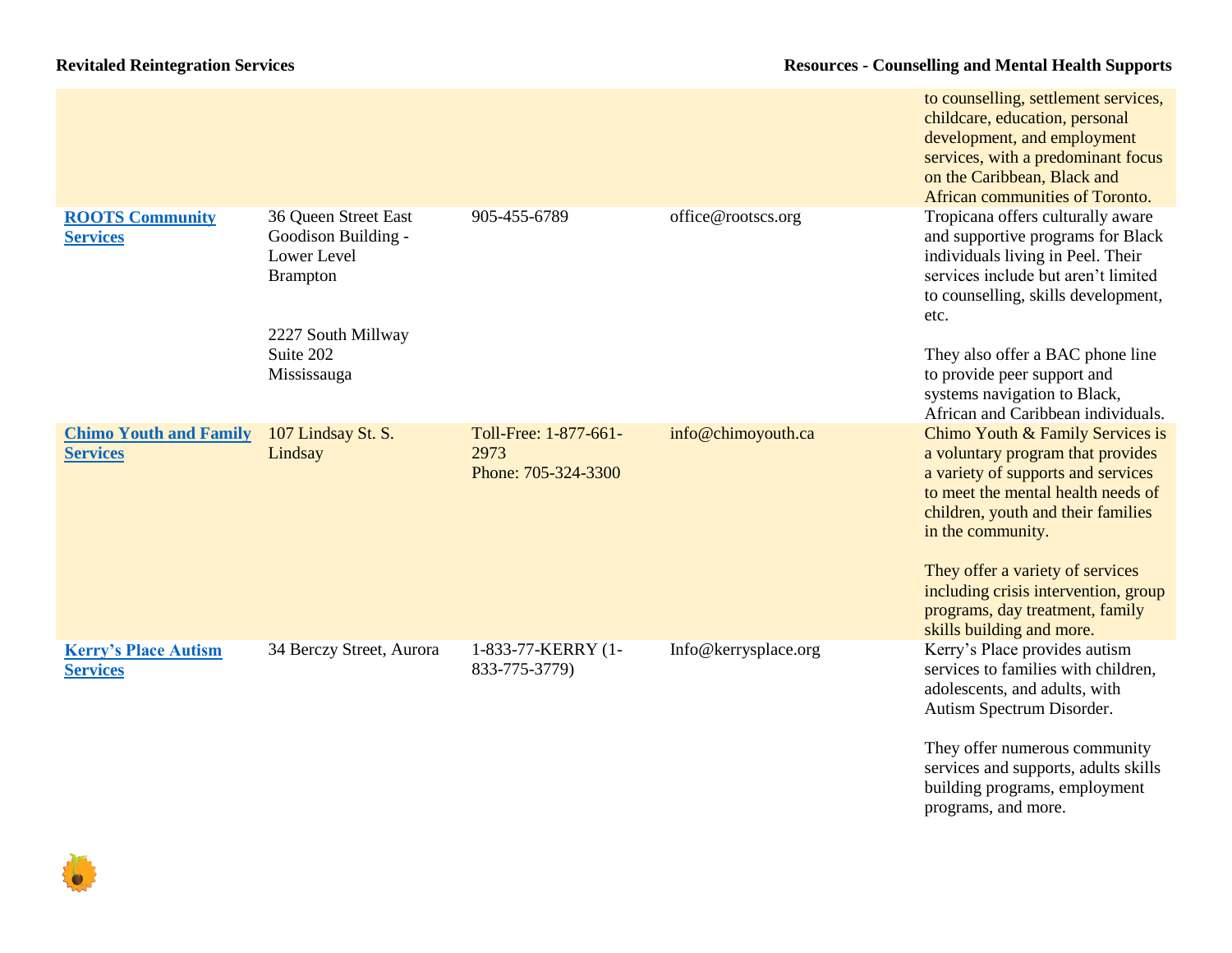| <b>Grandview Children's</b><br><b>Center</b>                                     | Various sites can be found<br>in Ajax, Port Perry,<br>Whitby, and Bowmanville.<br>The main site is located at<br>600 Townline Rd S,<br>Oshawa | 905-728-1673 or 1-800-<br>304-6180 | Email form can be found here:<br>https://grandviewkids.ca/about-<br>us/contact/     | Grandview Kids is a children's<br>treatment centre in Durham that<br>provides specialized programs,<br>clinical treatment, and support to<br>children and youth with physical,<br>communication and developmental<br>needs and their families.<br>They assess, diagnose, prescribe<br>and provide clinical treatment,<br>specialized programs and<br>therapies, and specialized<br>equipment for children and youth<br>with communication, physical or                                                       |
|----------------------------------------------------------------------------------|-----------------------------------------------------------------------------------------------------------------------------------------------|------------------------------------|-------------------------------------------------------------------------------------|--------------------------------------------------------------------------------------------------------------------------------------------------------------------------------------------------------------------------------------------------------------------------------------------------------------------------------------------------------------------------------------------------------------------------------------------------------------------------------------------------------------|
| <b>Women's Multicultural</b><br><b>Resource and</b><br><b>Counselling Center</b> | 20 Sunray Street, Unit #1,<br>Whitby                                                                                                          | 905-427-7849 or 1-877-<br>454-4035 | Info@wmrcc.org                                                                      | developmental needs.<br>The Women's Multicultural<br><b>Resource and Counselling Centre</b><br>of Durham Region is a Registered<br>Charitable Organization, dedicated<br>to provide specialized counselling<br>and support to women of all ages<br>and their families, from diverse<br>backgrounds, to eradicate violence,<br>to re-build their lives, and to<br>enable them to become<br>contributing and valued members<br>of society.<br>All services are free, culturally<br>sensitive and confidential. |
| <b>Rose of Durham</b>                                                            | 707 Simcoe Street South,<br>Oshawa                                                                                                            | 905-432-3622                       | To use their email form, visit:<br>http://roseofdurham.com/the-<br>rose/contact-us/ | Rose of Durham is a young parent<br>support centre that serves young<br>parents and their children<br>throughout Durham Region.                                                                                                                                                                                                                                                                                                                                                                              |
| <b>Gate 3:16</b>                                                                 | 64 Albany Street,<br>Oshawa                                                                                                                   | 905-432-5316                       | office@gate316.org                                                                  | The Gate provides crisis or long-<br>term counseling to those in need.<br>The Gate is a place where people<br>find the resources they need to                                                                                                                                                                                                                                                                                                                                                                |

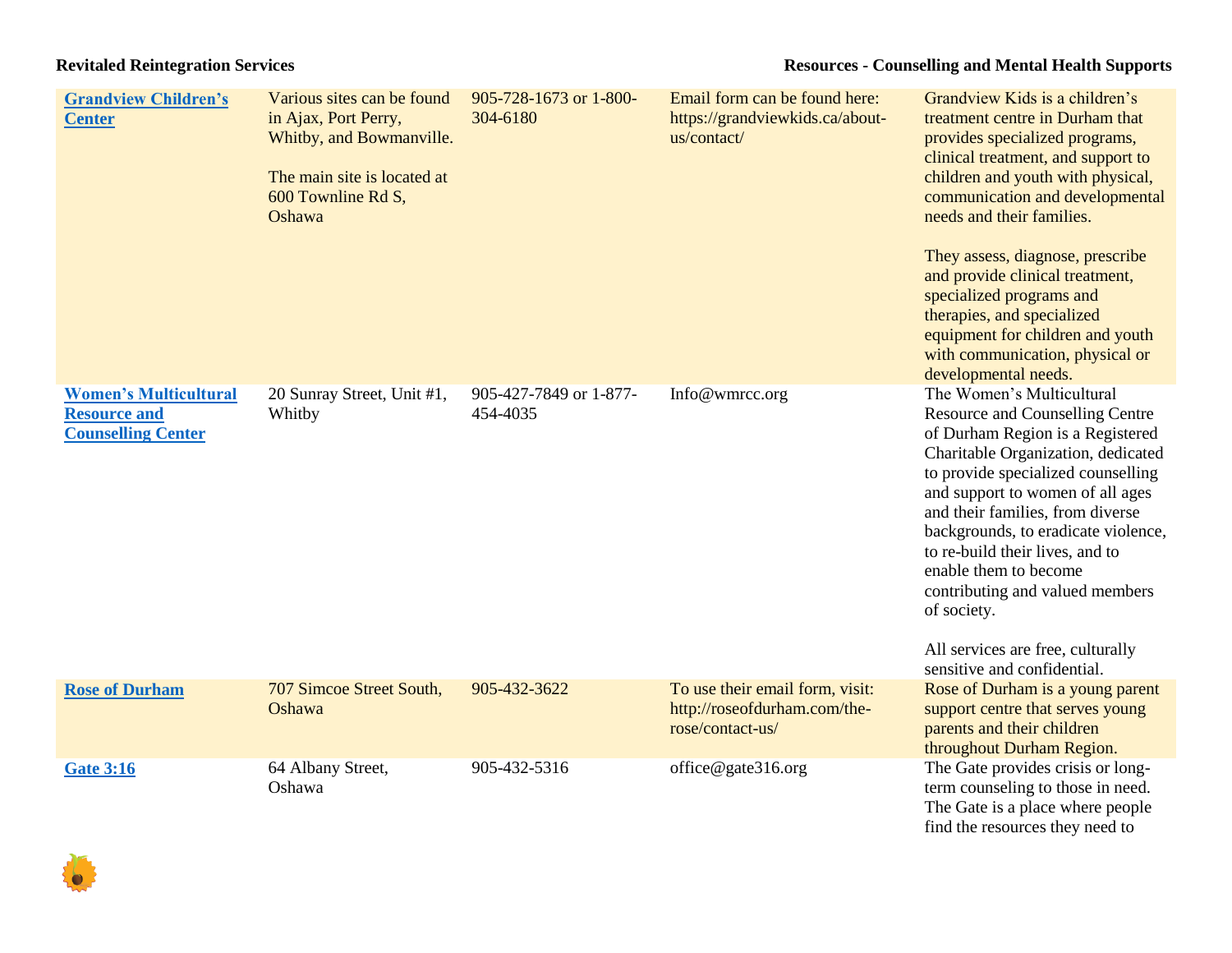|                                                   |                                                                              |              |                         | overcome life's obstacles. There is<br>a qualified counselor that brings<br>restoration and healing to people's<br>lives. Clients can also access small<br>support group meetings.                                                   |
|---------------------------------------------------|------------------------------------------------------------------------------|--------------|-------------------------|--------------------------------------------------------------------------------------------------------------------------------------------------------------------------------------------------------------------------------------|
| <b>Backdoor Mission</b>                           | 66 Simcoe Street South,<br>Oshawa<br>Entrance on Bagot St.                   | 905-728-4664 | info@backdoormission.ca | The Back Door Mission operates<br>the Mission United Project, a low-<br>barrier access hub for essential<br>supports, social services, and<br>primary health care.                                                                   |
|                                                   |                                                                              |              |                         | Mission United provides wrap-<br>around support services to<br>individuals in Durham Region who<br>are dealing with homelessness,<br>housing insecurity, mental health<br>and addiction concerns, and food<br>access challenges.     |
|                                                   |                                                                              |              |                         | <b>Durham Mental Health Services</b><br>operates Backdoor Mission's<br>mental health supports. At the<br><b>Backdoor Mission, they provide</b><br>Mental health and crisis support<br>and referrals to other community<br>resources. |
| <b>Revitaled Reintegration</b><br><b>Services</b> | Currently operating on an<br>appointment basis at 190<br>Harwood Ave S, Ajax | 289-302-4094 | Info@revitaled.ca       | Revitaled's informal<br>"counsellingship" program is a<br>blend between mentorship and<br>counselling offered to former<br>offenders and victims/survivors of<br>crime and violence.                                                 |
|                                                   |                                                                              |              |                         | With this individualized program,<br>Revitaled's Counselling Lead will<br>help clients to develop a plan to<br>assist individuals in reclaiming<br>empowerment, restoring their                                                      |